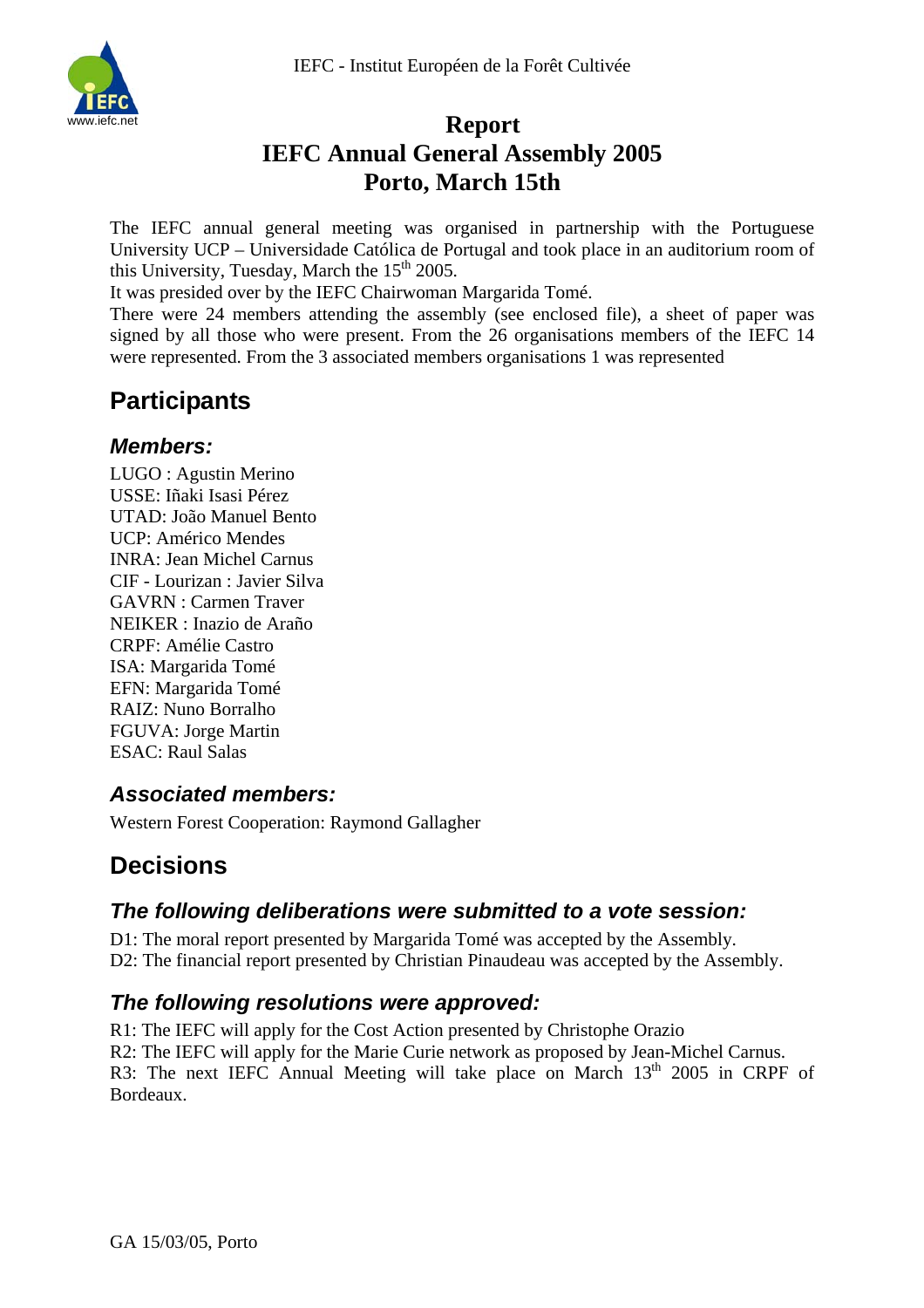# **Presentations**

### *Business meeting*

### **Moral Report:**

Margarida Tomé presented the moral report of the IEFC for the year 2004. There were no questions asked.

### **Financial Report:**

Christian Pinaudeau presented the financial report of the IEFC for the year 2004. The accountancy for the year 2004 was reviewed by the accountant M. Minjon (member of the French Accountancy Association) and was supervised by our official accountant: M. Giraud, also member of the French Accountancy Association.

### **Incomings:**

The total amount of incomings for the year 2004 was of 130 000 euros. Most of the incomings of the IEFC come from the subventions that are received for the project that are organised. Some of the incomings also come from the membership's fees that in the year 2004 corresponded to 8100 euros. For the incomings of 2004 we should also take into account the registrations fees of the Symposium: "Forest Soils under local and global changes – from research to practice" that was organised by the IEFC during the month of September 2004.

### **Expenditure:**

Most of the expenditure of the IEFC is related to overheads, rent, insurances and travel expenses, but the main amount goes to the human resources. In what concerns the investments there were 16 700 euros spent in furniture and software.

#### **Conclusion:**

There is a positive result for the year 2004, the IEFC was able to put 52 000 euros on its savings account. However the total of the grant that the IEFC is supposed to receive for the FORSEE project is not clear on these results. It is only taking into account the first amounts that were received from the FEDER and the regional grants.

M. Pinaudeau remembered all the members that it is important to spend the grant that we are going to receive from the FEDER to the FORSEE project, to prove that the project is developing, on decemeber 2004 only 24% of the budget was certified.

#### **Questions:**

Raul Salas from ESAC asked if within the FORSEE project there was the possibility of transferring the grant from year to year. For example if we could use the grant for 2004 only on 2005.

Orazio answered that there was no problem to change the grant between the years, but it is more complicated to do it between the several categories.

Agustin Merino from the University of Lugo said he had had different information from his national correspondent, because they had to spend the grant for 2004 during the year 2004.

Orazio explained that that even if the INTERREG programme had to justify to the European Union as much money as possible before end of 2004 we are allow spending the money of a year an other year. He gets an official e-mail.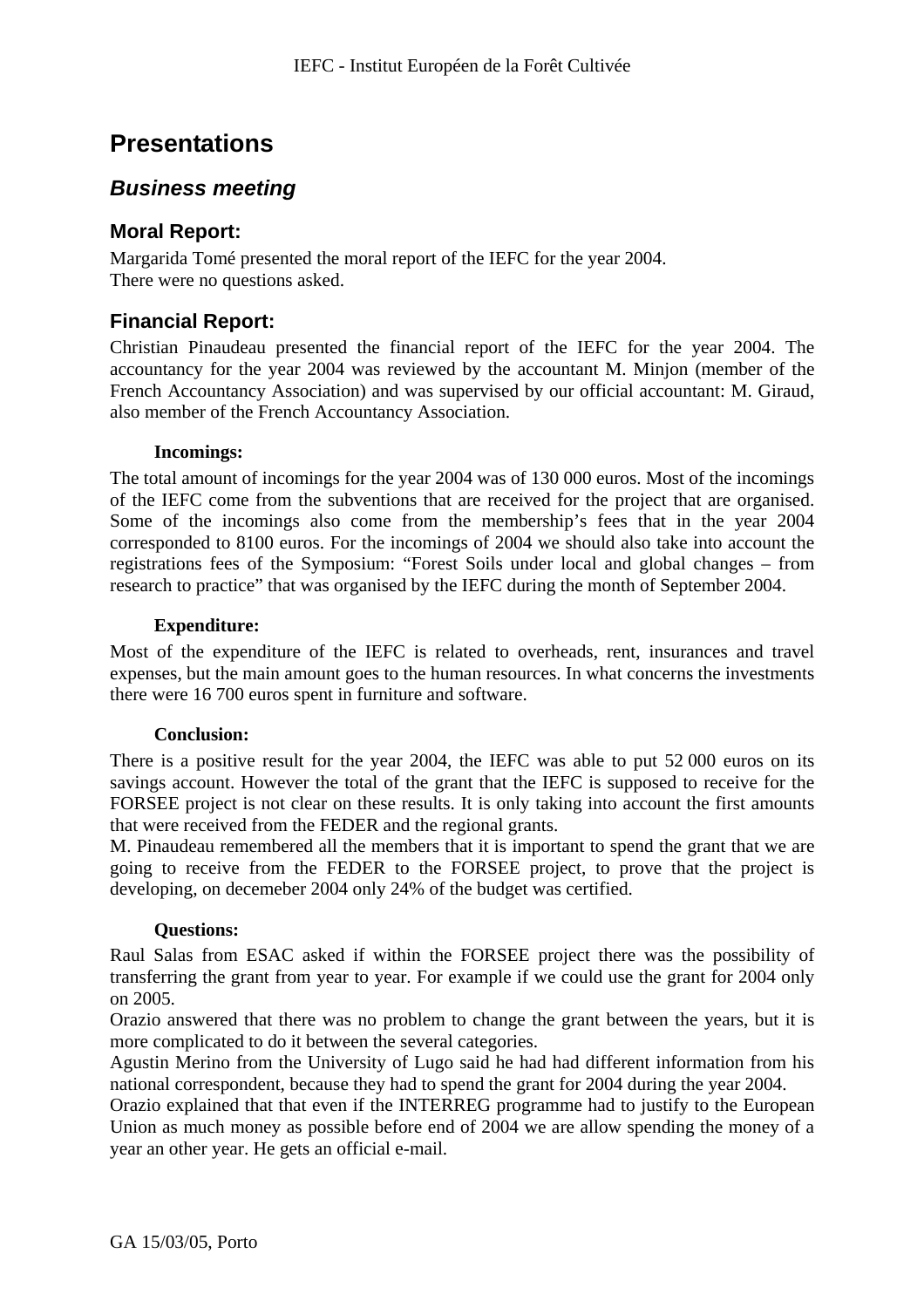# **Annual Report:**

The annual report was presented by Christophe Orazio, director of the IEFC.

# *The FORSEE project was presented.*

### **Questions:**

Concerning the FORSEE project Jean-Michel Carnus, from INRA, asked if Cantabrie was in or out of the project.

Orazio answered saying that the new government of Cantabrie will not pay their part on the project, but there is still no official answer. As a justification they said that they are not responsible for the decisions taken by the previous government. There are two consequences coming from this decision: the grant from the FEDER for Cantabrie is free; the IEFC will not receive his part of the grant from Cantabrie, which means that after October the  $30<sup>th</sup>$  2006 the IEFC will be facing some financial problems if the project time schedule is not followed.

## *The INDISFAE2 project was presented*.

There were no questions asked.

# *The Maritime Pine Monograph was presented.*

Christophe Orazio explained that by June 2005 the common work is supposed to be done. There are many papers that are almost finished, but have not been put online yet.

### **Questions:**

Jean-Michel Carnus asked what had been decided about the budget to publish this monograph. Orazio answered saying that we are already sure that the French version is going to be paid by INRA and there are good chances that the Spanish version will be paid by INIA. An other opportunity came also from the Forest Spanish science society. The English and Portuguese versions have no funds for the moment.

Nuno Borralho from RAIZ explained that the problem is that the technical publications are usually very expensive, and also, they never leave a quite selected circuit, not getting to the main stakeholders.

Orazio agreed saying that no one feels responsible for publishing these king of publications.

Nuno Borralho also thinks that all those that are associated with the members of the IEFC should have a special price. Margarida Tomé said that it will be quite difficult to define who is associated with the members of the IEFC.

# *The international conference "Biodiversity and Plantations Forests"*

that is being organised by the IEFC was presented. This international conference will take place in Bordeaux from the  $26<sup>th</sup>$  to the  $27<sup>th</sup>$  of April 2005.

# *the DEFOR project was presented.*

This project was submitted to the second call for projects of the INTERREG IIIB programme South West Area. Unfortunately the project was not approved.

### **Questions:**

Jean-Michel Carnus stated that it was a good project and that we still had an opportunity to submit it on the INTERREG IIIB programme of the Atlantic Arc. Orazio answered saying that it would be difficult because there are some areas of the project that are not part of the Atlantic Arc. Anyway, we will try to find an other opportunity for apllying.